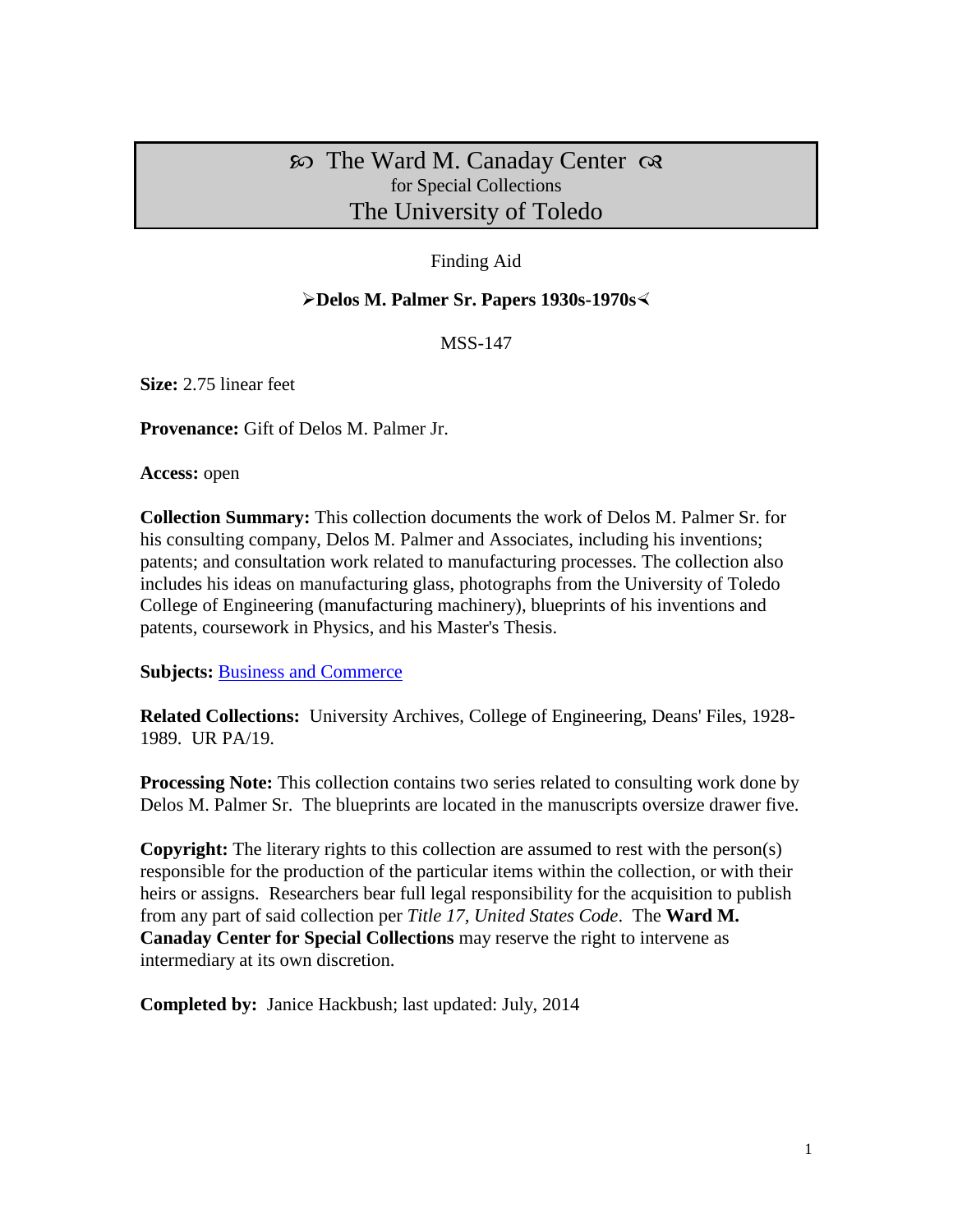#### **Biographical Sketch**

Delos M. Palmer Sr. was born June 23, 1897, in Monroe County, Michigan. He graduated from Scott High School in Toledo in 1915. He then went on to the Junior College at the University of Toledo, where he received his degree in 1919. He earned his Bachelor of Science in electrical engineering from the University of Michigan in 1921. Also at the University of Michigan he earned his Master of Science in physics in 1938.

Palmer began his career as an engineering instructor teaching at Kansas State College, where he remained from 1921-1923. He then spent three years working in the heavy traction division of the railway equipment engineering department of the Westinghouse Electric and Manufacturing Company, East Pittsburgh, Pennsylvania.

In 1926, Palmer became an assistant professor of Physics and Mechanical Engineering at the University of Toledo. In 1931, he proposed to the engineering faculty and UT President Henry Doermann the idea to start a four year engineering curriculum. Dr. Doermann approved of the idea, and the program was initiated in the fall of that year. In recognition of his work in organizing the program, Dr. Doermann appointed Palmer as Acting Dean of the college, even though Palmer's university rank at the time was only associate professor. The Engineering College curriculum was taught by UT professors and local engineers. Many local companies also donated supplies necessary for a quality engineering program. In the spring of 1935, President Philip C. Nash and the Board of Directors formally appointed Palmer as the Dean of the College of Engineering. While Dean of the school, he was responsible for the development of three laboratories: Mechanical, Metallurgical, and Hydraulic. Palmer pioneered and taught many of the courses, including thermodynamics, advanced thermodynamics, power plant engineering, fluid mechanics, heating and air conditioning, mechanical engineering laboratory, internal combustion engines, metallography, and heat treatment of cast iron and steel.

During the war years, Palmer directed many programs for civilian war training. In 1938 he became director of Civilian Pilot Training. From 1941 until 1943 he was director of the Engineering Science and Management War Training Program for Toledo and Northwestern Ohio. He was also director of the war training program for two aircraft radio signal corps programs for Wright Field. Palmer also was director of the National Defense Machine Shop Program which was designed to produce machine tool operators.

The engineering curriculum of the University of Toledo was accredited in December 1942 by the Engineers' Council for Professional Development, a joint agency of various national engineering societies of the United States and Canada. In August 1943, Palmer resigned his position as Dean of the College of Engineering. Because of the war, there were few students enrolled in engineering at this time. With his goal of establishing the engineering college accomplished at UT, he moved on to pioneer once again in the field of industry.

At this time, Palmer worked for the American Propeller Corporation of Toledo and later worked as engineer for the Champion Spark Plug Company, Ceramic Division in Detroit, Michigan. In 1945, Palmer decided to open his own consulting engineering firm, Delos M. Palmer & Associates, Inc. During his lifetime Palmer also authored six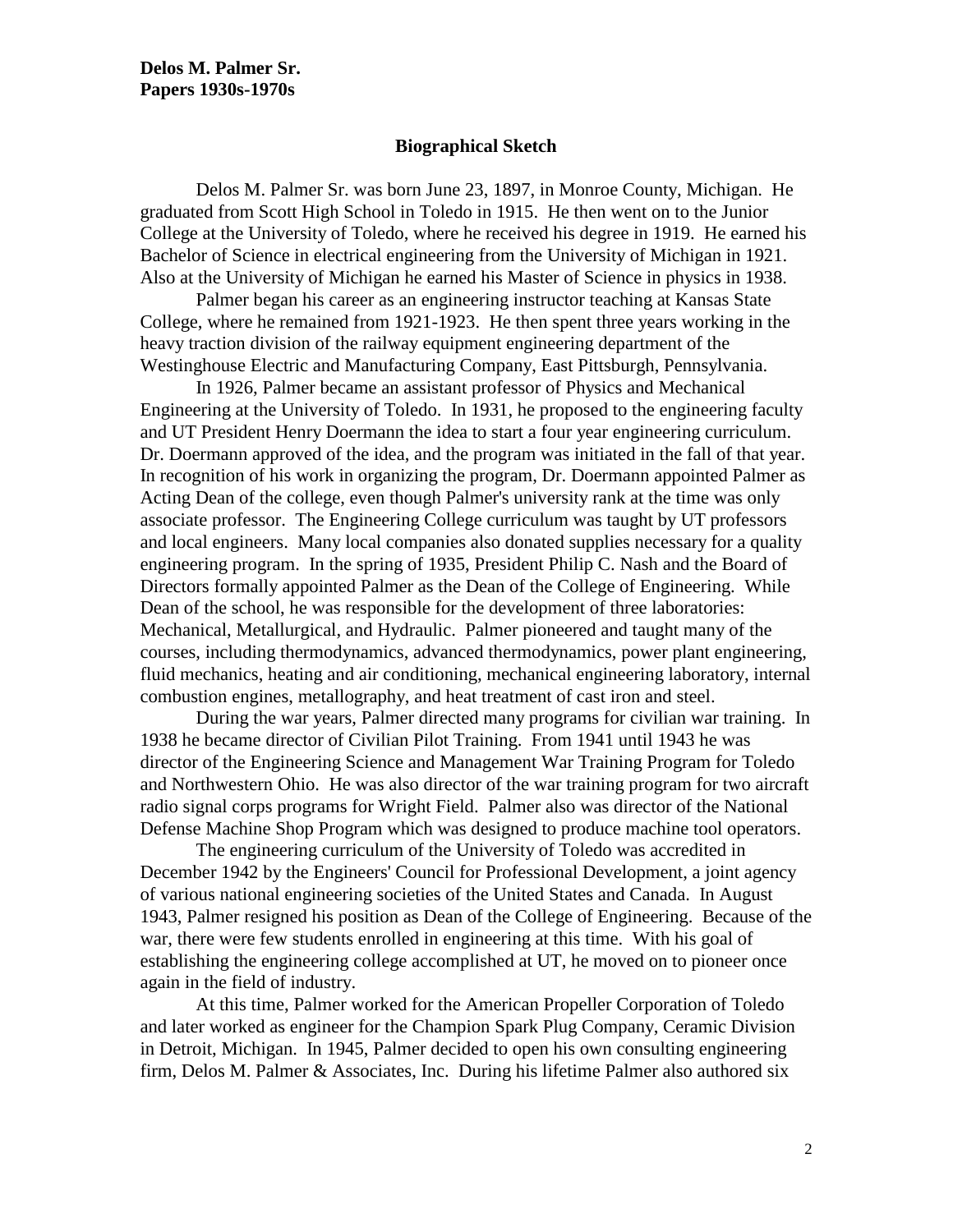### **Delos M. Palmer Sr. Papers 1930s-1970s**

patents. At the time of his death in 1976 he was chairman of the board of his firm and its research-oriented affiliate, Dynamics Research and Development Corporation.

He was a member of many organizations throughout his life, including the American Society of Mechanical Engineers, American Ceramic Society, Society for Promotion of Engineering Education, American Society for Metals, Engineering Society of Toledo, National Society of Professional Engineers, Ohio Society of Professional Engineers, Toledo Society of Professional Engineers, Sigma Rho Tau (national speech honorary for engineering students), the UT Research Foundation, Toledo Area Technical and Scientific Educational Foundation, American Ordnance Association, the Toledo Club, Rotary Club of Toledo, Toledo Area Chamber of Commerce, Rubicon No. 237 F & AM, Ancient Accepted Scottish Rite, Zenobia Shrine, Multi-Pro-Forum Club, and Tau Beta Phi National Engineering Society. Palmer also had a number of honors bestowed upon him, including Who's Who in America, Who's Who in Engineering, American Men of Science, and Engineer of the Year of Toledo (1956.) He was also honored by the University of Toledo with an honorary Doctor of Science degree during the Centennial Convocation, February 25, 1973.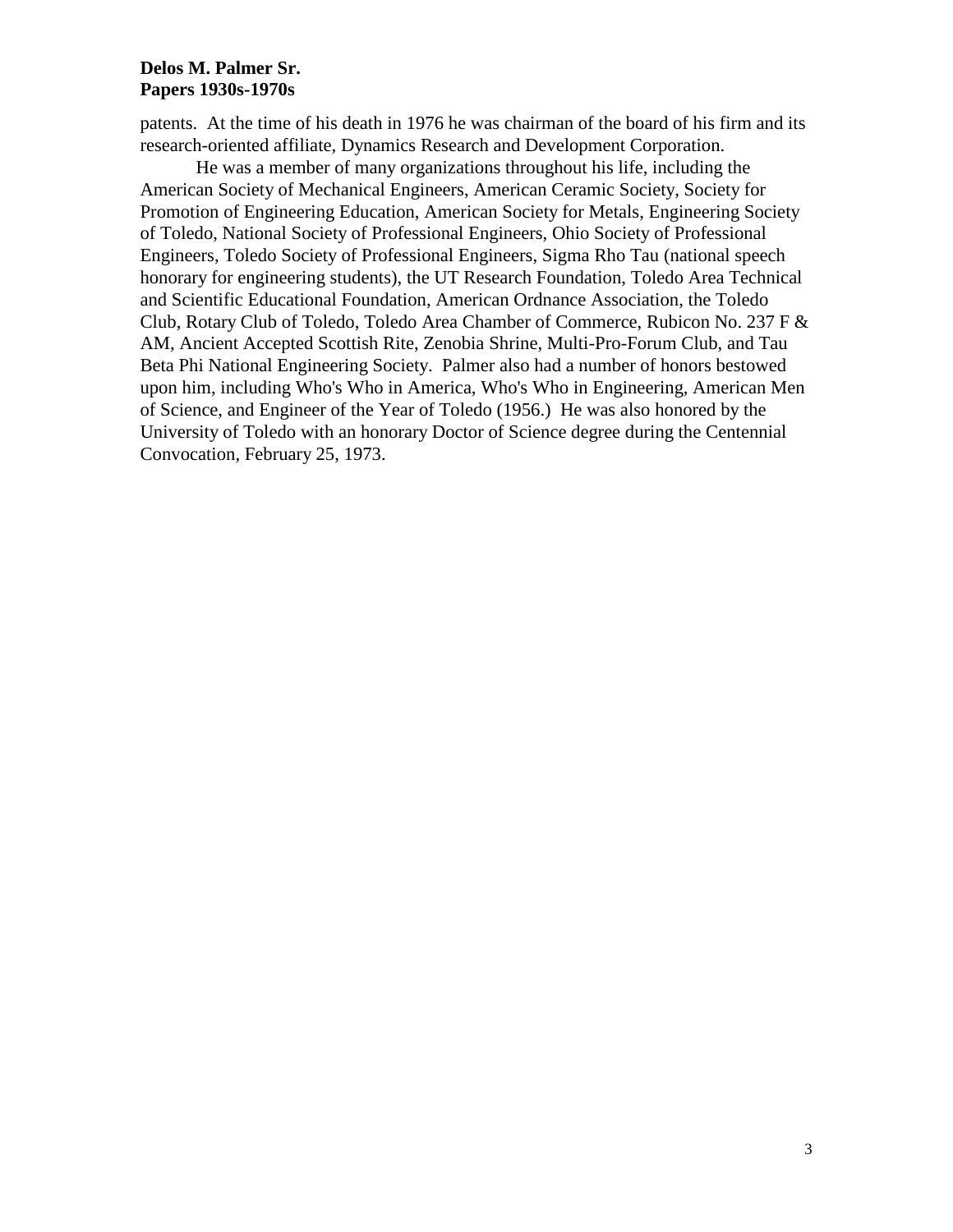#### **Scope and Content Note**

This collection mostly documents the work done by Delos M. Palmer Sr. for his consulting company, Delos M. Palmer and Associates. This material consists of files on his inventions, patents, and consultation work on different manufacturing processes. Also included are files on Palmer's ideas for the manufacturing of glass. Some early photographs from the University of Toledo College of Engineering are included, as are photographs of manufacturing machinery. Many blueprints of Palmer's inventions and patents are contained in the collection as a separate series. Schoolwork from a physics class Palmer took at the University of Michigan is included, as is a copy of his master's thesis.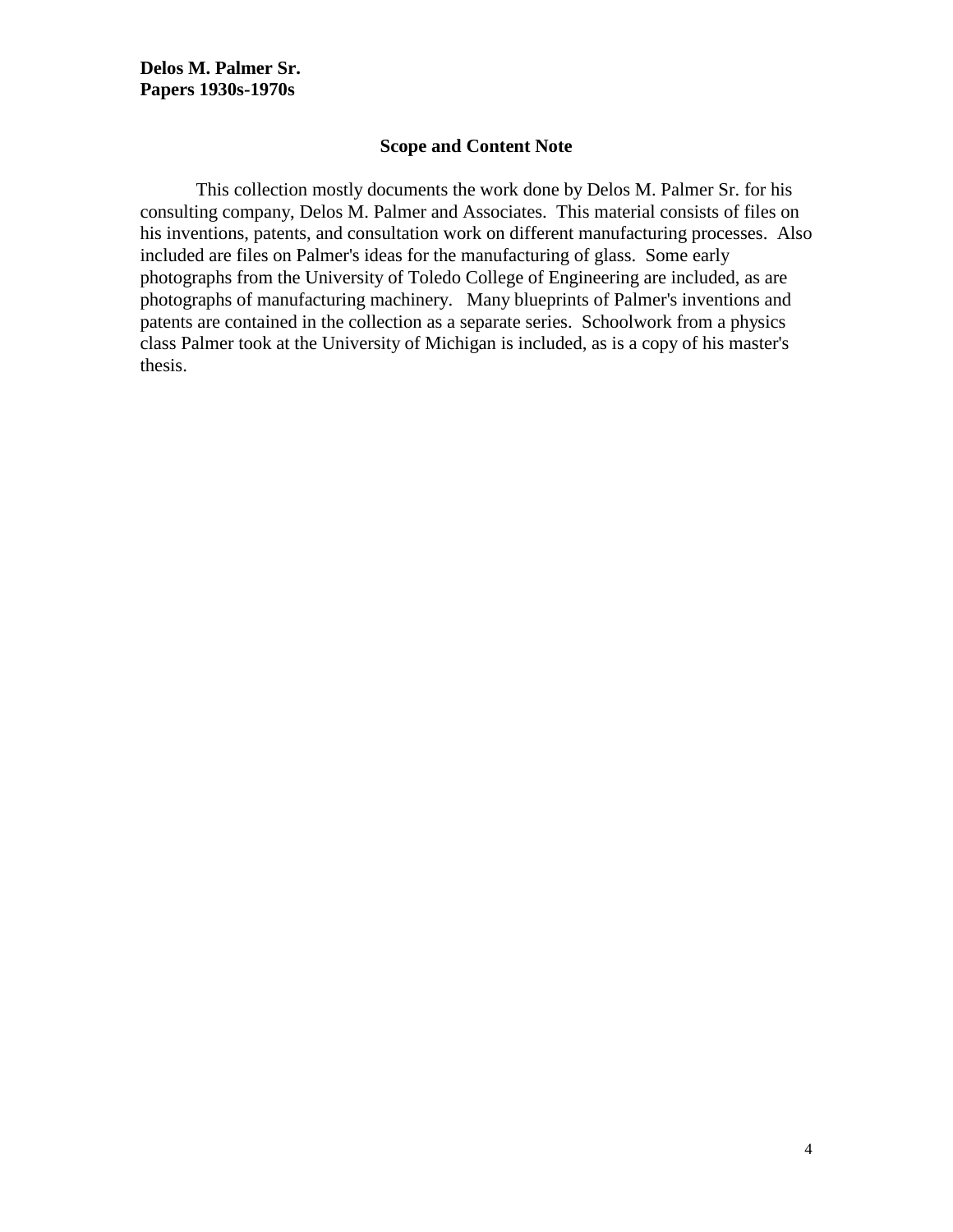## **Series List**

## **S1 Papers**

1930s-1970s. Two linear feet. Contains files from school, consultation business, and a copy of his master's thesis. Bulk of the material contains inventions and patents done while working at his engineering firm.

## **S2 Blueprints**

1930s-1970s. One quarter of a linear foot. Contains blue prints alphabetically arranged by title of invention. Located in Manuscripts Oversize drawer number five.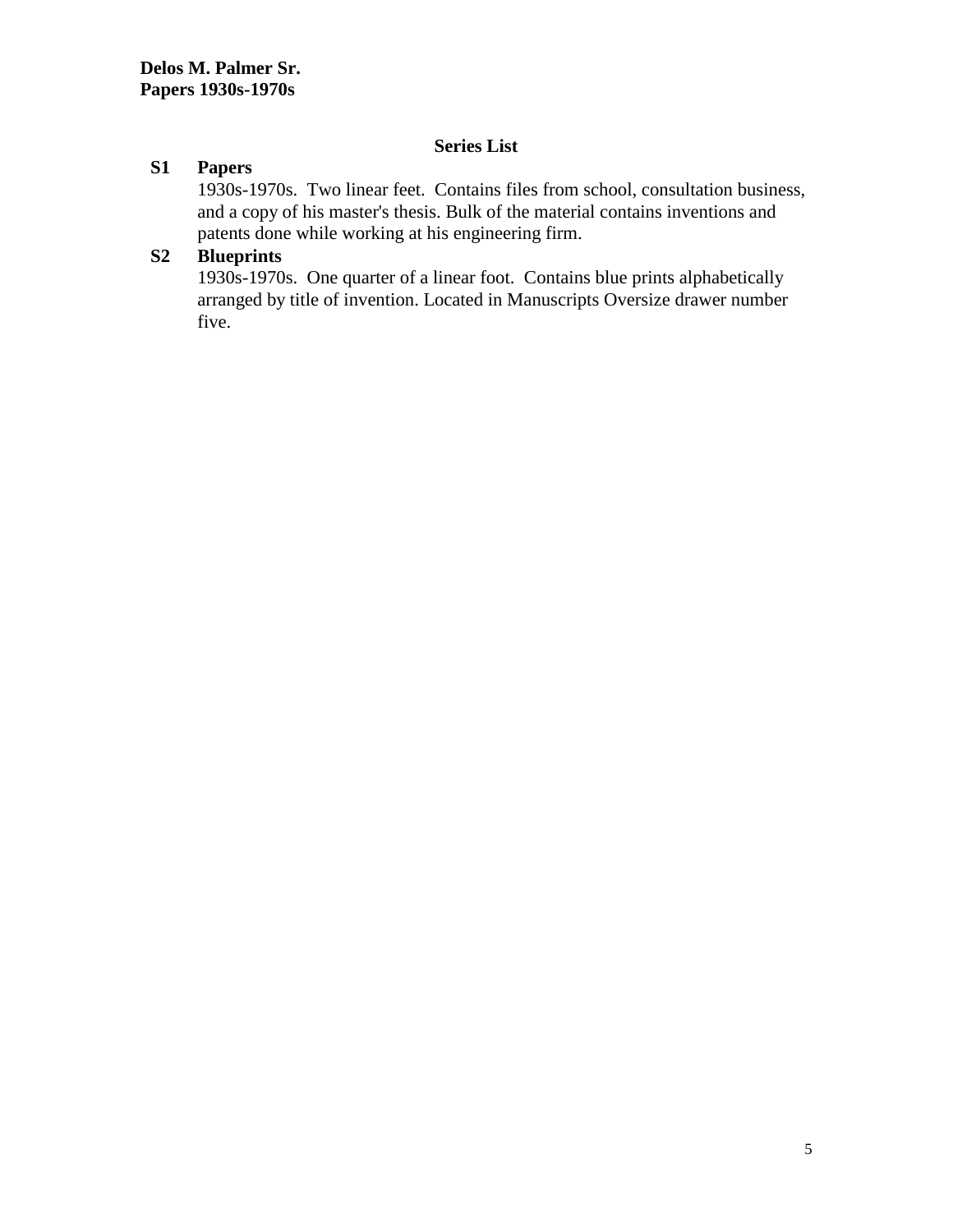## **Folder List**

#### **Box Folde Arrangement**

**r**

# **S1. Papers**

| $\overline{2}$ | 12             | Air Refrigeration Scheme 1940, 1973                   |
|----------------|----------------|-------------------------------------------------------|
| $\mathbf{1}$   | 12             | American Ceramic Society meeting Photos 1973          |
| $\mathbf{1}$   | 18             | Articles 1940s                                        |
| $\mathbf{1}$   | 1              | Articles about Delos M. Palmer 1954                   |
| $\mathbf{1}$   | 21             | <b>Bresser Automator 1971</b>                         |
| 1              | $\overline{4}$ | College of Engineering Photos - 1940s                 |
| 1              | 39             | Combined Torque Converter of Fluid Drive 1942         |
| $\mathbf{1}$   | 8              | Correspondence 1970s                                  |
| $\mathbf{1}$   | 11             | Correspondence Inspecting Parts 1941-1942             |
| $\mathbf{1}$   | 23             | <b>Corrosion Resistant Materials</b>                  |
| 1              | 25             | De Vilbiss Co. 1938-1940                              |
| $\mathbf{1}$   | 24             | De Vilbiss Co. Solvents 1929-1930s                    |
| $\mathbf{1}$   | 9              | Dedication Photo 1969                                 |
| $\mathbf{1}$   | $\overline{2}$ | Delos M. Palmer 1960s-1970s                           |
| $\mathbf{1}$   | 26             | Doehler Oil Casting 1942                              |
| $\mathbf{2}$   | $\mathbf{1}$   | Dust Collector 1920s & 1970s                          |
| $\mathbf{1}$   | 22             | Edwin F. Chittenden 1940                              |
| 1              | 31             | Electrostatic Printing - Glass Decorating 1963        |
| $\mathbf{1}$   | 13             | Engineering Society of Toledo 1956 & 1978             |
| $\overline{2}$ | 4              | Fire Alarm Patent 1940s, 1950s, 1960s                 |
| $\overline{c}$ | 3              | <b>Furnace Burner Test 1928</b>                       |
| $\mathbf{1}$   | 27             | George E. Eiffier 1938-1940                           |
| $\mathbf{1}$   | 29             | Glass Batching Preparation 1948, 1956-58              |
| $\mathbf{1}$   | 36             | Glass Fiber Proposal 1947                             |
| $\mathbf{1}$   | 32             | Glass Fiber - Thread Making 1946-47                   |
| $\mathbf{1}$   | 34             | Glass Heat Treating by Superheated Steam 1967-68      |
| 1              | 30             | Glass Mol - M & C Formula 1965                        |
| $\overline{2}$ | 16             | G.W. Potts 2-cycle internal combustion engine 1936    |
| $\mathbf{1}$   | 3              | Honorary Degree Feb 25th 1973                         |
| $\mathbf{1}$   | 16             | <b>Internal Combustion Engine 1974</b>                |
| 1              | 17             | <b>Internal Combustion Engine Patents 1928</b>        |
| $\overline{2}$ | 5              | Internal Combustion Engine - Railway 1925-26, 1932-33 |
| $\overline{2}$ | $\overline{2}$ | Joseph C. Fox Patent 1960s                            |